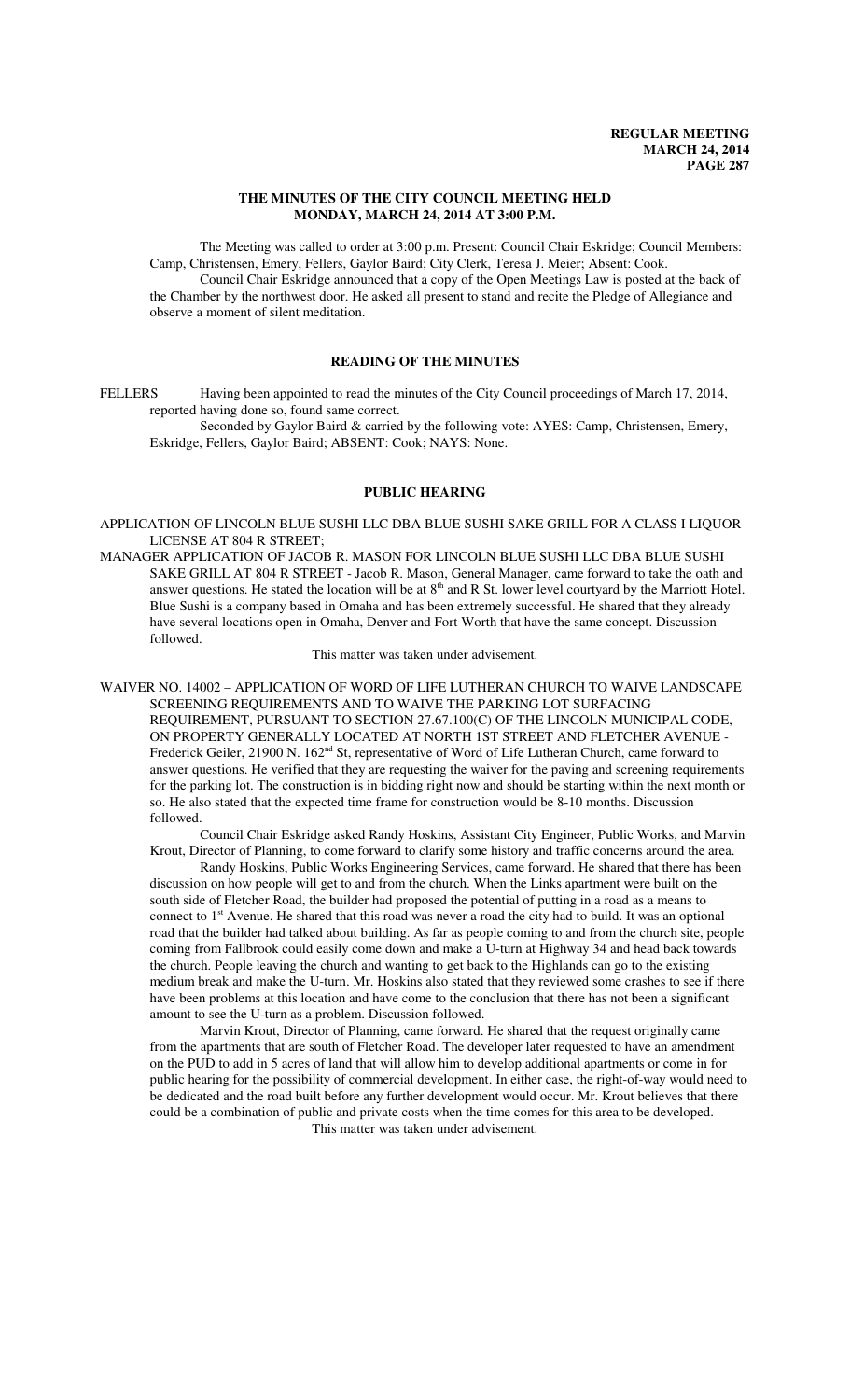# **COUNCIL ACTION**

# **REPORTS OF CITY OFFICERS**

REAPPOINTING JIM JOHNSON AND LIZ KUHLMAN TO THE HISTORIC PRESERVATION COMMISSION FOR TERMS EXPIRING APRIL 15, 2017 - CLERK read the following resolution, introduced by Doug Emery, who moved its adoption:

A-88146 BE IT RESOLVED by the City Council of the City of Lincoln, Nebraska:

That the reappointments of Jim Johnson and Liz Kuhlman to the Historic Preservation Commission for terms expiring April 15, 2017, are hereby approved.

Introduced by Doug Emery

Seconded by Christensen and carried by the following vote: AYES: Camp, Christensen, Emery, Eskridge, Fellers, Gaylor Baird; NAYS: None; ABSENT: Cook.

### APPOINTING ARTHUR ZYGIELBAUM TO THE TELECOMMUNICATION/CABLE TV ADVISORY BOARD FOR A TERM EXPIRING JULY 1, 2016 - CLERK read the following resolution, introduced by Doug Emery, who moved its adoption:

A-88147 BE IT RESOLVED by the City Council of the City of Lincoln, Nebraska: That the appointment of Arthur Zygielbaum to the Telecommunication/ Cable TV Advisory Board for a term expiring July 1, 2016, is hereby approved.

Introduced by Doug Emery

Seconded by Christensen and carried by the following vote: AYES: Camp, Christensen, Emery, Eskridge, Fellers, Gaylor Baird; NAYS: None; ABSENT: Cook.

CLERK'S LETTER AND MAYOR'S APPROVAL OF RESOLUTIONS AND ORDINANCES PASSED BY THE CITY COUNCIL ON MARCH 10, 2014 - CLERK presented said report which was placed on file in the office of the City Clerk. **(27-1)**

LINCOLN ELECTRIC SYSTEM FEBRUARY 2014 FINANCIAL & OPERATING STATEMENT - CLERK presented said report which was placed on file in the office of the City Clerk. **(40)**

# **PETITIONS & COMMUNICATIONS**

SETTING THE HEARING DATE OF MONDAY, MARCH 24, 2013 APRIL 7, 2014 AT 3:00 P.M. FOR THE APPLICATION OF THE OLD PUB LLC DBA THE OLD PUB FOR A CLASS C LIQUOR LICENSE LOCATED AT 420 S. 11TH ST - CLERK read the following resolution, introduced by Trent Fellers, who moved its adoption:<br>A-88148 BE IT RES

BE IT RESOLVED by the City Council, of the City of Lincoln, that a hearing date is hereby set for Monday, April 7, 2014 at 3:00 p.m. or as soon thereafter as possible in the City Council Chambers, County-City Building, 555 S. 10th St., Lincoln, NE for the application of The Old Pub LLC dba The Old Pub for a Class C liquor license located at 420 S. 11th Street.

If the Police Dept. is unable to complete the investigation by said time, a new hearing date will be set.

#### Introduced by Trent Fellers

Seconded by Gaylor Baird and carried by the following vote: AYES: Camp, Christensen, Emery, Eskridge, Fellers, Gaylor Baird; NAYS: None; ABSENT: Cook.

#### REFERRED TO PLANNING DEPARTMENT:

Change of Zone No. 14003 requested by B & J Partnership, Ltd., from H-3 Highway Commercial District to I-1 Industrial District, on property legally described as Lot 99 I.T., located in the SW 1/4 of Section 7-10-7, Lancaster County, Nebraska, generally located at North 31st Street Circle and Cornhusker Highway (3010 Cornhusker Highway).

# PLACED ON FILE IN THE OFFICE OF CITY CLERK:

Administrative Amendment No. 14006 to Special Permit No. 04055, Four Stones Community Unit Plan, approved by the Planning Director on March 11, 2014, requested by ESP, Inc., to reduce the front yard setback along Stagecoach Rd. from 50 feet to 30 feet on Lot 3, Block 1, on property generally located at SW. 29th St. and W. Stagecoach Rd.

Administrative Amendment No. 14010 to Use Permit No. 117C, Horizon Business Center, approved by the Planning Director on March 11, 2014, requested by Olsson Associates, to increase the floor area from 12,000 square feet to 14,751 square feet on Lot 9, on property generally located at S. 13th St. and Aries Dr.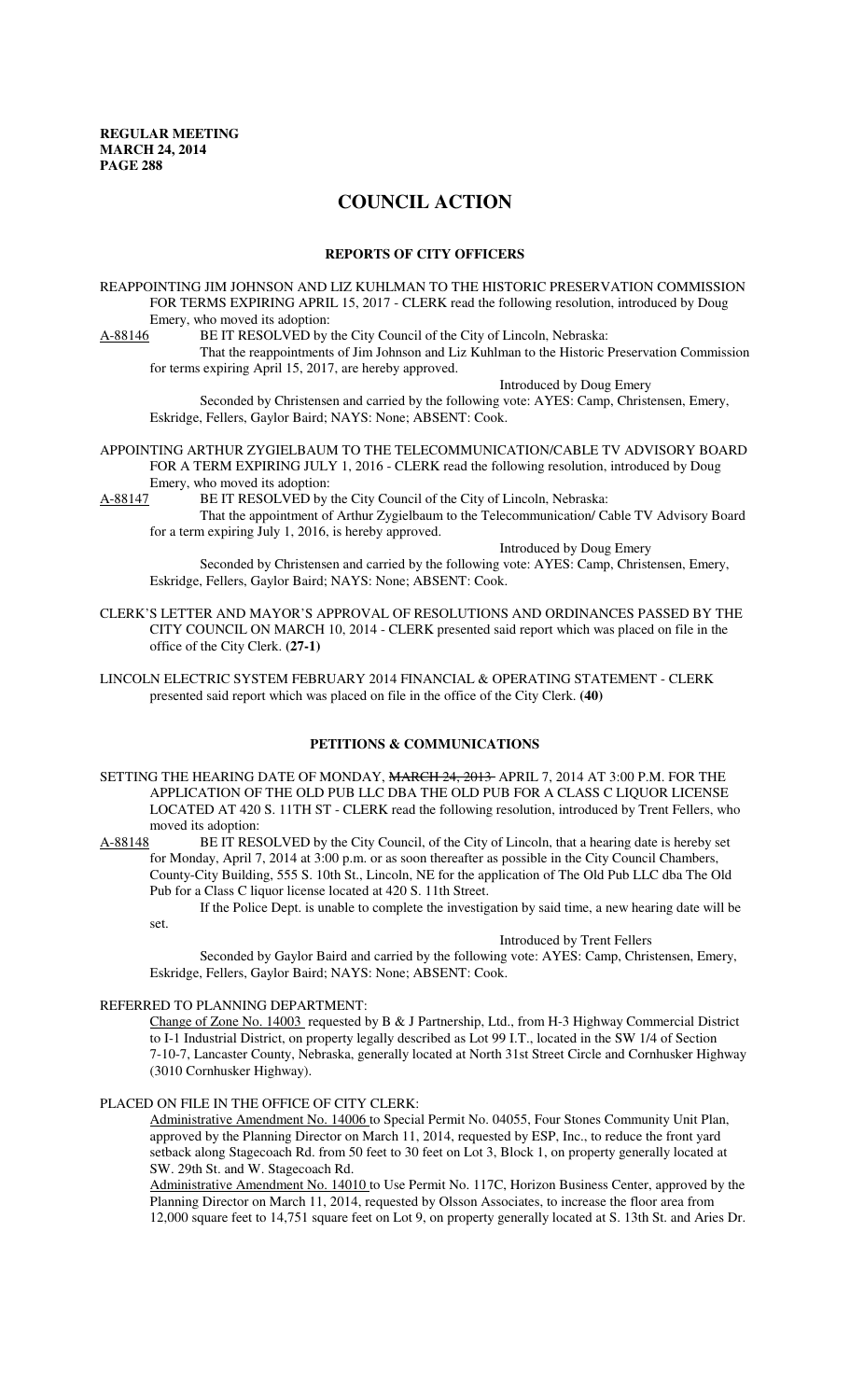#### **LIQUOR RESOLUTIONS**

APPLICATION OF BLUE BLOOD BREWING COMPANY, INC. FOR A SPECIAL DESIGNATED LICENSE TO COVER AN AREA MEASURING APPROXIMATELY 70 FEET BY 90 FEET IN THE PARKING LOT AT 500 WEST SOUTH STREET, SUITE 8, ON APRIL 5, 2014 FROM 12:00 P.M. TO 11:59 P.M. (3/17/14 - PUBLIC HEARING AND ACTION DELAYED FOR ONE WEEK TO 03/24/14) - CLERK read the following resolution, introduced by Jon A. Camp, who moved its approval for adoption:

A-88149 BE IT RESOLVED by the City Council of the City of Lincoln, Nebraska:

That after hearing duly had as required by law, consideration of the facts of this application, the Nebraska Liquor Control Act, and the pertinent City ordinances, the City Council recommends that the application of Blue Blood Brewing Company, Inc. for a Special Designated License to cover an outdoor area measuring approximately 70 feet by 90 feet in the parking lot at 500 West South Street, Suite 8, Lincoln, Nebraska, on April 5, 2014, between the hours of 12:00 p.m. and 11:59 p.m., be approved with the condition that the premises complies in every respect with all City and State regulations and with the following requirements:

1. Identification to be checked, wristbands required on all parties wishing to consume alcohol.

2. Adequate security shall be provided for the event.<br>3. The area requested for the permit shall be separate

The area requested for the permit shall be separated from the public by a fence or other means.

4. Responsible alcohol service practices shall be followed.

BE IT FURTHER RESOLVED the City Clerk is directed to transmit a copy of this resolution to the Nebraska Liquor Control Commission.

Introduced by Jon A. Camp

Seconded by Gaylor Baird and carried by the following vote: AYES: Camp, Christensen, Emery, Eskridge, Fellers, Gaylor Baird; NAYS: None; ABSENT: Cook.

APPLICATION OF LINCOLN BLUE SUSHI LLC DBA BLUE SUSHI SAKE GRILL FOR A CLASS I LIQUOR LICENSE AT 804 R STREET - CLERK read the following resolution, introduced by Jon A. Camp, who moved its adoption for approval:

A-88150 BE IT RESOLVED by the City Council of the City of Lincoln, Nebraska:

That after hearing duly had as required by law, consideration of the facts of this application, the Nebraska Liquor Control Act, and the pertinent City ordinances, the City Council recommends that the application of Lincoln Blue Sushi LLC dba Blue Sushi Sake Grill for a Class "I" liquor license at 804 R Street, Lincoln, Nebraska, for the license period ending April 30, 2014, be approved with the condition that: 1. All employees must possess a valid Responsible Beverage Server/Seller Permit as

required by Section 5.04.124 of the Lincoln Municipal Code.

2. The premises must comply in every respect with all city and state regulations.

The City Clerk is directed to transmit a copy of this resolution to the Nebraska Liquor Control Commission.

Introduced by Jon A. Camp

Seconded by Gaylor Baird and carried by the following vote: AYES: Camp, Christensen, Emery, Eskridge, Fellers, Gaylor Baird; NAYS: None; ABSENT: Cook.

MANAGER APPLICATION OF JACOB R. MASON FOR LINCOLN BLUE SUSHI LLC DBA BLUE SUSHI SAKE GRILL AT 804 R STREET - CLERK read the following resolution, introduced by Jon A. Camp, who moved its adoption for approval:

A-88151 WHEREAS, Lincoln Blue Sushi LLC dba Blue Sushi Sake Grill located at 804 R Street, Lincoln, Nebraska has been approved for a Retail Class "I" liquor license, and now requests that Jacob R. Mason be named manager;

> WHEREAS, Jacob R. Mason appears to be a fit and proper person to manage said business. NOW, THEREFORE, BE IT RESOLVED by the City Council of the City of Lincoln, Nebraska:

That after hearing duly had as required by law, consideration of the facts of this application, the Nebraska Liquor Control Act, and the pertinent City ordinances, the City Council recommends that Jacob R. Mason be approved as manager of this business for said licensee. The City Clerk is directed to transmit a copy of this resolution to the Nebraska Liquor Control Commission.

Introduced by Jon A. Camp

Seconded by Gaylor Baird and carried by the following vote: AYES: Camp, Christensen, Emery, Eskridge, Fellers, Gaylor Baird; NAYS: None; ABSENT: Cook.

**ORDINANCES - 2ND READING & RELATED RESOLUTIONS (as required) - NONE**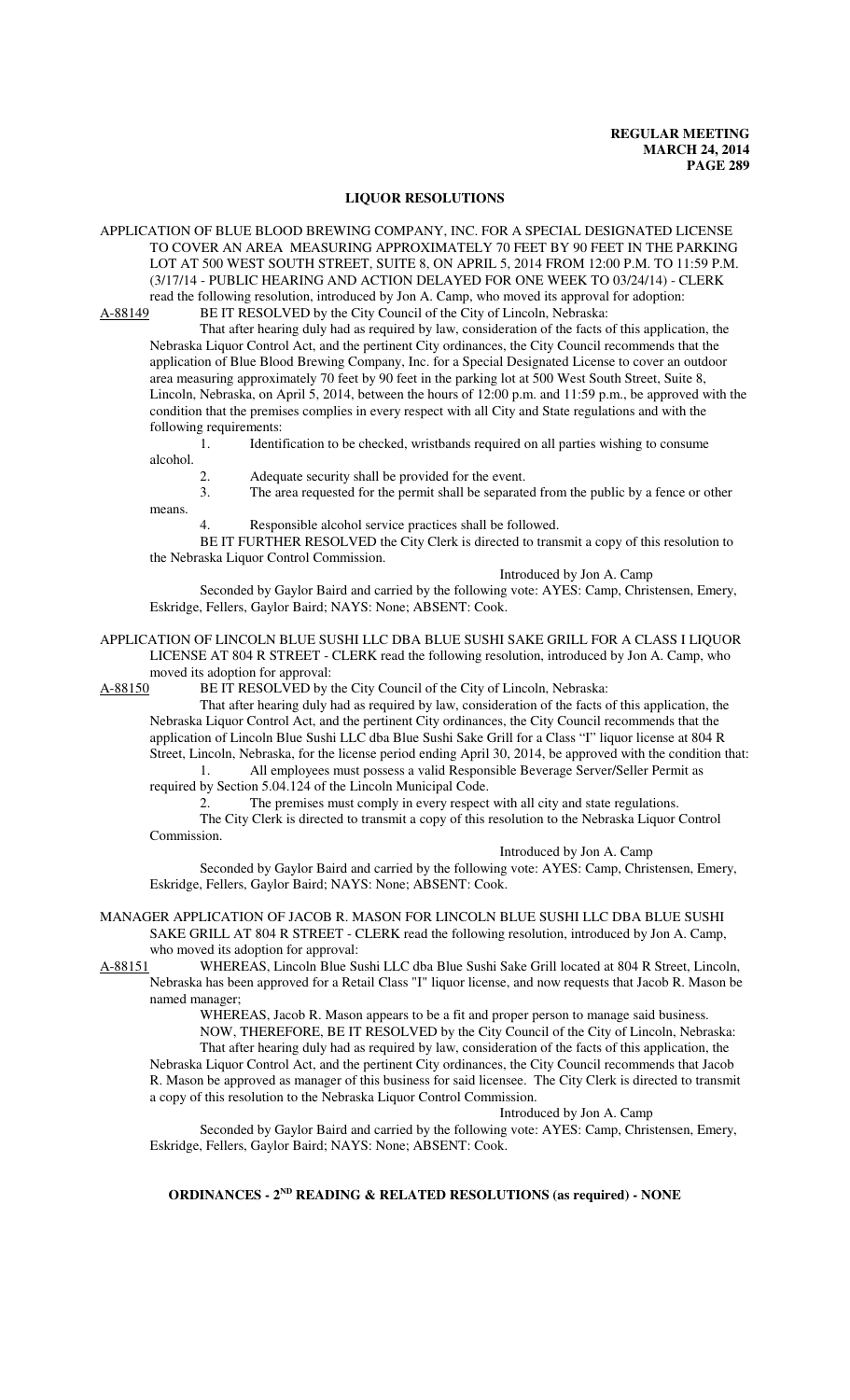### **PUBLIC HEARING - RESOLUTIONS**

WAIVER NO. 14002 – APPLICATION OF WORD OF LIFE LUTHERAN CHURCH TO WAIVE LANDSCAPE SCREENING REQUIREMENTS AND TO WAIVE THE PARKING LOT SURFACING REQUIREMENT, PURSUANT TO SECTION 27.67.100(C) OF THE LINCOLN MUNICIPAL CODE, ON PROPERTY GENERALLY LOCATED AT NORTH 1ST STREET AND FLETCHER AVENUE - CLERK read the following resolution, introduced by Doug Emery, who moved its adoption:

A-88152 WHEREAS, Word of Life Lutheran Church has requested a waiver of the surfacing requirements for a parking lot on property generally located at North 1st Street and Fletcher Avenue and legally described as:

A portion of Lot 25 and a portion of Lot 26, Cumberland Heights, Lincoln, Lancaster County, Nebraska, more particularly described in Exhibit A attached hereto;

WHEREAS, the City Council finds that:

a. The parking lot for which the waiver of the surfacing requirement is requested is to be used in conjunction with a nonprofit, religious, educational, or philanthropic institution;

b. Alternate materials or techniques will be utilized which provide reasonable control of dust, runoff, and safe circulation; and

c. The location of the parking lot is a sufficient distance from surrounding uses so that it will not adversely affect the surrounding uses, and the frequency of use of the parking lot is so low that compliance with the surfacing requirements at the present time would cause undue economic hardship upon the Owners as compared with minimal impact upon the surrounding land uses.

NOW, THEREFORE, BE IT RESOLVED by the City Council of the City of Lincoln, Nebraska: In consideration of the findings made above, the requirement for the paving of the parking lot for Word of Life Lutheran Church generally located at North 1st Street and Fletcher Avenue and legally described above is hereby temporarily waived subject to revocation pursuant to  $\S 27.67.100(c)$  of the Lincoln Municipal Code under the following conditions:

1. The approval waives the requirement to pave parking for four years from the time of approval of this Resolution.

2. This approval waives the landscape screening requirements for the parking lot until the parking lot is surfaced and made permanent at which time a landscape plan will be required.

3. The terms, conditions, and requirements of this resolution shall run with the land and be binding on Word of Life Lutheran Church, its successors and assigns.

4. The City Clerk shall file a copy of the resolution approving the waiver with the Register of Deeds, filing fees therefor to be paid in advance by the Owner.

Introduced by Doug Emery

Seconded by Christensen and carried by the following vote: AYES: Camp, Christensen, Emery, Eskridge, Fellers, Gaylor Baird; NAYS: None; ABSENT: Cook.

# **ORDINANCES - 3RD READING & RELATED RESOLUTIONS (as required)**

VACATION NO. 14001 – VACATING THE NORTH-SOUTH ALLEY AND THE CONNECTION THERETO BETWEEN NORTH 14TH STREET AND CENTENNIAL MALL NORTH - PRIOR to reading:

CAMP Moved to Delay Action for two weeks to April 04, 2014.

Seconded by Gaylor Baird and carried by the following vote: AYES: Camp, Christensen, Emery, Eskridge, Fellers, Gaylor Baird; NAYS: None; ABSENT: Cook.

- CLERK Read an ordinance, introduced by, Jonathan Cook, vacating the north-south alley and connection thereto between North 14th Street and Centennial Mall North and retaining title thereto in the City of Lincoln, Lancaster County, Nebraska, for the third time.
- COMP. PLAN CONFORMANCE 14001 DECLARING APPROXIMATELY 7.73 ACRES OF PROPERTY GENERALLY LOCATED SOUTH OF V STREET BETWEEN NORTH 4TH STREET AND NORTH 6TH STREET AS SURPLUS PROPERTY - CLERK read an ordinance, introduced by, Jonathan Cook, declaring approximatley 7.73 acres of city owned property generally located south of V Street between North 4th Street and North 6th Street as surplus, for the third time.

CAMP Moved to pass the ordinance as read.

Seconded by Fellers and carried by the following vote: AYES: Camp, Christensen, Emery, Eskridge, Fellers, Gaylor Baird; NAYS: None; ABSENT: Cook.

The ordinance, being numbered **#20004**, is recorded in Ordinance Book #209, Page .

#### **ORDINANCES - 1ST READING & RELATED RESOLUTIONS (as required)**

AMENDING CHAPTER 9.30 OF THE LINCOLN MUNICIPAL CODE, DONATION BOXES, TO REMOVE REQUIREMENTS FOR PERMITS, OWNERSHIP BY CHARITIES OR USE OF A PRESCRIBED PORTION OF PROCEEDS FOR CHARITABLE PURPOSES, AND REQUIRING CERTAIN INFORMATIONAL DISCLOSURES - CLERK read an ordinance, introduced by Trent Fellers, amending Chapter 9.30 of the Lincoln Municipal Code Relating to donation Boxes by amending Section 9.30.010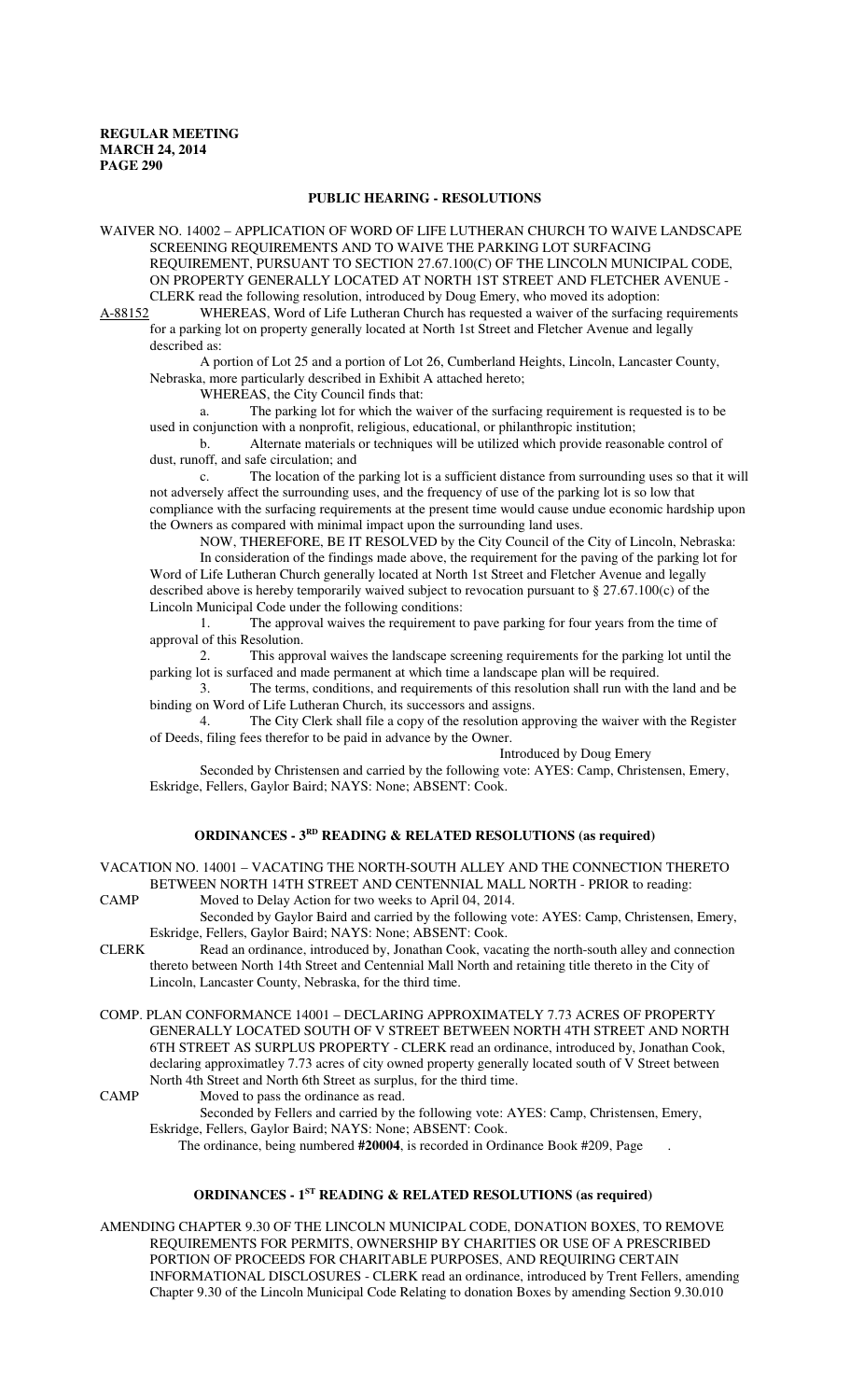## **REGULAR MEETING MARCH 24, 2014 PAGE 291**

relating to Definitions to set forth definitions of additional terms; repealing Section 9.30.020 relating to Legislative Intent; amending Section 9.30.030 relating to Prohibitions, to delete requirements for permits and prescribing percentage of proceeds that must be used for charitable purposes, and adding provisions requiring Disclosures on Donation Boxes and prohibiting Deceptive Representations; amending Section 9.30.040 relating to Permits, by deleting any requirement for a separate Donation Box Permit; amending Section 9.30.050 relating to Enforcement; Penalties; Injunction, to delete provisions making owners of property responsible for violations on their properties and provisions requiring Donation Box Permits; and repealing Section 9.30.060 relating to Exemptions; and repealing Sections 9.30.010, 9.30.030, 9.30.040, and 9.30.050 of the Lincoln Municipal Code as hitherto existing, the first time.

REPEALING SECTION 5.04.120 OF THE LINCOLN MUNICIPAL CODE RELATING TO PROHIBITING MINORS ON LICENSED PREMISES WHICH SELL OR DISPENSE ALCOHOLIC LIQUOR AT RETAIL FOR CONSUMPTION ON THE PREMISES AFTER 9:00 P.M. - CLERK read an ordinance, introduced by Trent Fellers, repealing Section 5.04.120 of the Lincoln Municipal Code relating to prohibiting minors on licensed premises which sell or dispense alcoholic liquor at retail for consumption on the premises after 9:00 p.m., the first time.

# **RESOLUTIONS - 1ST READING - ADVANCE NOTICE**

- APPROVING A CONTRACT AGREEMENT BETWEEN THE CITY OF LINCOLN AND JACOB NORTH PRINT & MEDIA SOLUTIONS FOR THE ANNUAL REQUIREMENTS FOR BUSINESS CARDS AND LETTERHEAD PRINTING, PURSUANT TO BID NO. 14-025, FOR A TWO YEAR TERM WITH THE OPTION TO RENEW FOR ONE ADDITIONAL TWO YEAR TERM.
- COMP. PLAN CONFORMANCE 14003 APPROVING AN AMENDMENT TO THE NORTHWEST CORRIDORS REDEVELOPMENT PLAN TO IDENTIFY THE "AIRPORT ENTRYWAY CORRIDOR" AS A NEW STREETSCAPE PROJECT, INCLUDING LANDSCAPING, DISTRICT MARKERS AND BANNERS ALONG CORNHUSKER HIGHWAY FROM NEAR THE LINCOLN AIRPORT TO THE I-180 INTERCHANGE AND SOUTH ALONG I-180 TO S STREET.
- APPOINTING WILLIAM A. BEECHAM TO THE TELECOMMUNICATION/CABLE TV ADVISORY BOARD FOR A TERM EXPIRING JULY 1, 2016. (CONSENT)
- ACCEPTING THE REPORT OF NEW AND PENDING CLAIMS AGAINST THE CITY AND APPROVING DISPOSITION OF CLAIMS SET FORTH FOR THE PERIOD OF MARCH 1- 15, 2014.
- APPROVING SUPPLEMENTAL AGREEMENT #1 BETWEEN THE CITY OF LINCOLN AND ALFRED BENESCH AND COMPANY FOR THE USE OF FEDERAL HIGHWAY SAFETY IMPROVEMENT PROGRAM FUNDS AT THE INTERSECTION OF CODDINGTON AVENUE AND WEST VAN DORN STREET (PROJECT NO. HSIP-5205(1), CN 13147).
- ACCEPTING AND APPROVING AN AMENDED AND RESTATED PERMANENT EASEMENT TO CONSERVE AND PROTECT THE LANDMARK DESIGNATION OF THE LEWIS-SYFORD HOUSE GENERALLY LOCATED AT 700 NORTH 16TH STREET.

# **OPEN MICROPHONE - NONE**

## **ADJOURNMENT**

**3:19 P.M.**

CAMP Moved to adjourn the City Council Meeting of March 24, 2014. Seconded by Christensen & carried by the following vote: AYES: Camp, Christensen, Emery, Eskridge, Fellers, Gaylor Baird; NAYS: None; ABSENT: Cook.

 $\overline{a}$ 

 $\overline{\phantom{a}}$ 

Teresa J. Meier, City Clerk

Soulinnee Phan, Office Specialist